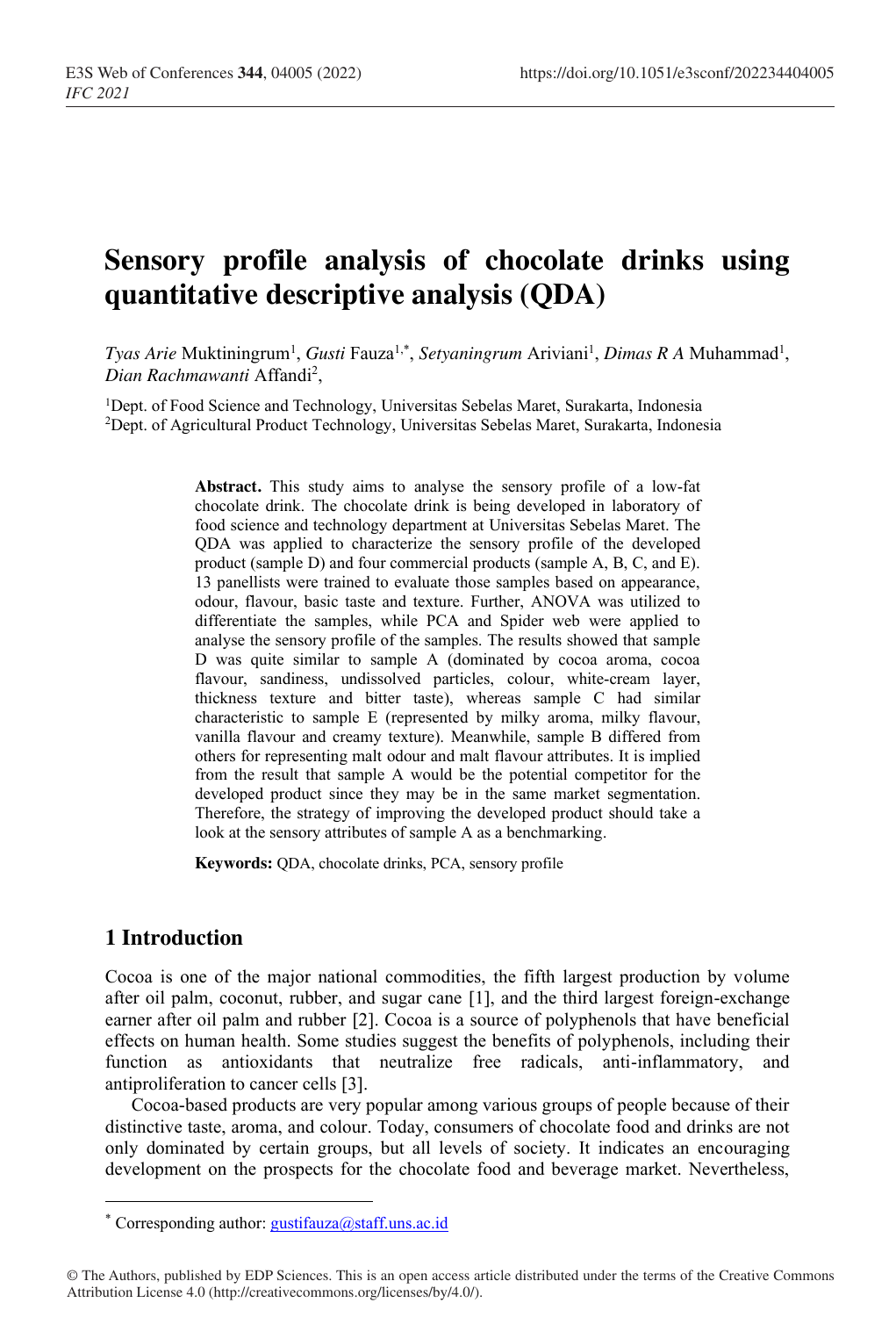the current trend is not necessarily focused on the palpability but also on the positive impact of food and beverage on health.

One of the most popular food products is chocolate drinks. It becomes new favourite and has been developed into simple product, such as "instant hot chocolate" and "ready to drink chocolate". A small amount of several active compounds is present in chocolate drinks, including catechins, procyanidin B1 and procyanidin B2 at concentration 0.01 to 0.12% (w/w) [4]. Cocoa beans contain polyphenolic compounds while cocoa products have antioxidant properties, making them potential for being developed into healthy beverage products [5]. According to Al Aribah [6], ready to drink chocolate drink with low-fat cocoa powder and xanthan gum stabilizer has acceptable physical, chemical, and sensory characteristics. Such products are expected to compete and increase the consumption and selling value of Indonesia's processed cocoa exports.

One of the methods to attract consumers' interest is to offer products that fulfil consumers expectation. Research regarding consumer voice to improve food products has been done quite intense by scholars [7-10]. In food product development, evaluating the sensory profile of a product is a crucial step. Descriptive analysis is used to evaluate the sensory attributes of a product and provide information about the intensity of these attributes [11]. One of the most widely used descriptive test methods is quantitative descriptive analysis (QDA). The principle of QDA is based on the ability to train panellists to measure specific attributes of a product and to obtain a comprehensive product description [12]. This method has been widely carried out for the terminology development and quantitative assessment of a food product [13-15]. In the assessment of sensory attributes of a food product, the QDA method is used to assess the attributes of aroma, texture, flavour, taste, and aftertaste of a product [16]. One of the advantages of applying QDA method is its accuracy because the test uses trained panellists. In addition, highly sensitive attributes can also be identified using the QDA method [17].

In this study, an evaluation of the sensory attributes was conducted to a low-fat chocolate drink that developed by the Department of Food Science and Technology Universitas Sebelas Maret (FST-UNS). Characterization was also carried out on four similar products distributed in the markets. The results of the comparison of the sensory profile between the developed product and commercial products can be used as feedback to improve the quality of FST-UNS product in the future.

# **2 Method**

In this study, the characteristic of five samples  $(A, B, C, D, A)$  and E) of chocolate drinks were evaluated and analysed. Sample D was the developed product produced by FST-UNS team. The ingredients of the developed product were low fat cocoa powder, refined sugar, nondairy creamer, corn starch, xanthan gum, and salt. The characteristic of sample D was compared to the similar commercial products from the market (sample A, B, C and E).

The QDA was applied to describe the sensory characteristics of the products through three stages, namely: 1) panellist selection, 2) panellist training, and 3) product testing. Panellist selection aimed to select prospective panellists for testing the product. The selection procedure referred to ISO 8586:2021. This stage was followed by 31 candidates (students from food science and technology department, Universitas Sebelas Maret who have completed sensory analysis course). After conducting pre-screening, acuity tests, and personal interviews, 14 panellists were selected.

Further, the selected panellists joined training that aimed to improve the sensitivity of the panellists against the attributes. During the training, panellists' performance related to discrimination ability, repeatability, and reproducibility were monitored and evaluated. Motivation and input regarding the performance were also given to the panellists through a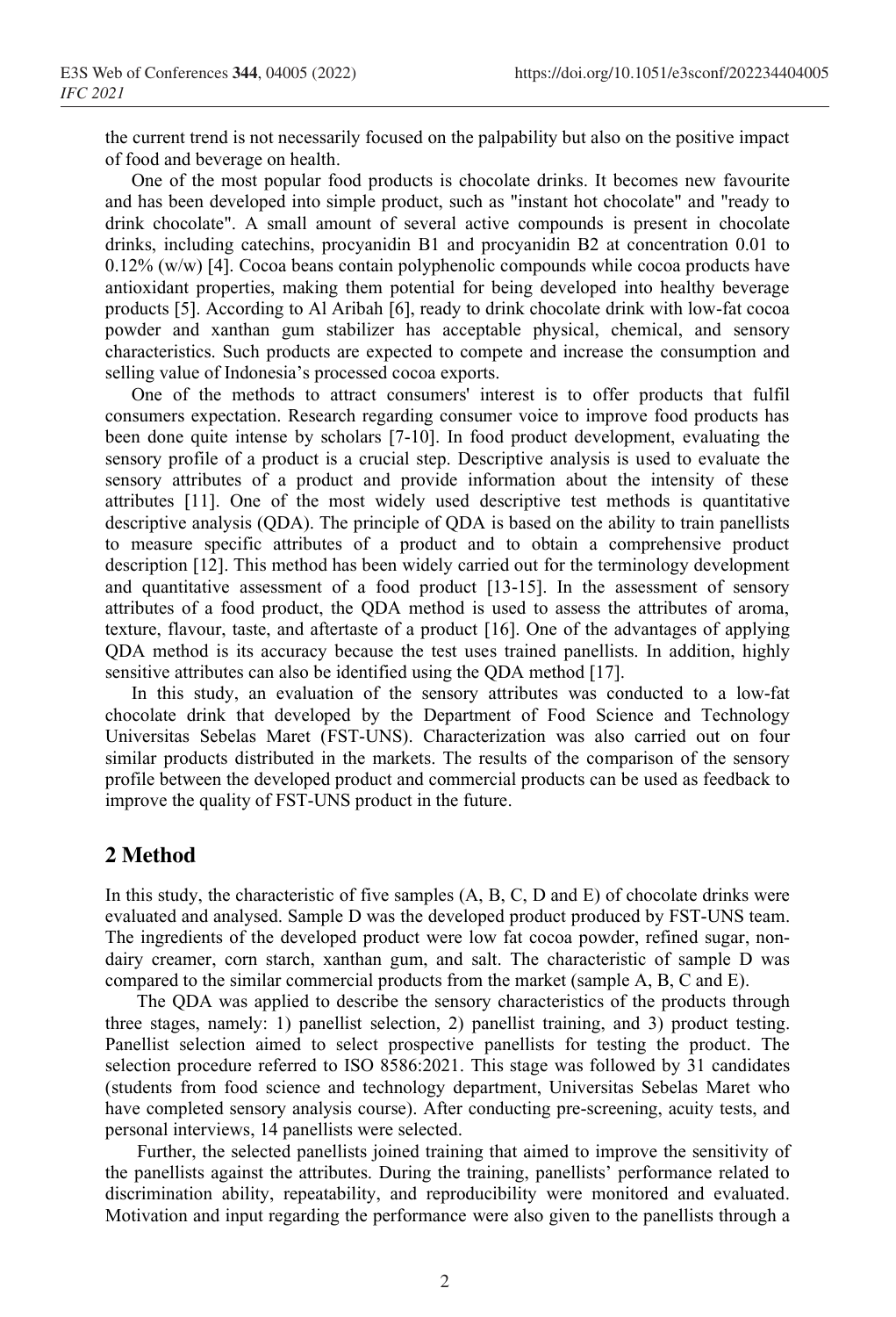graph of the measurement results during the three training sessions. It was conducted to improve the subsequent trainings.

After the training phase, a testing was carried out to describe the chocolate drink attributes as well as to determine their intensity values. The intensity value of each attribute was analysed using ANOVA, Spider Web, and Principal Components Analysis (PCA). ANOVA was used to analyse the differences between samples based on specific attributes, while Spider Web was used to describe the sensory properties of the developed product and the commercial products. Subsequently, PCA was used to analyse the relationship between attributes. It generated a B-plot graph that showed the mapping of product characteristics based on sensory attributes of the samples.

#### **3 Result and discussion**

In the selection stage, 14 panellists were selected to participate in the training. One-week training was carried out by using standard ingredients that have similar characteristics to the chocolate drink samples to be tested. Subsequently, focus group discussion (FGD) was conducted to identify the sensory attributes of chocolate drink products. The results are presented in Table 1.

| <b>Attribute</b>  | <b>Description</b>                                            |
|-------------------|---------------------------------------------------------------|
| <b>Appearance</b> |                                                               |
| Undissolved       | Visible particles floating in the drink after stirring        |
| particles         |                                                               |
| Creaming layer    | White cream layer at the top                                  |
| Color             | Brown color intensity                                         |
| Aroma             |                                                               |
| Milky             | Fresh milk                                                    |
| Cocoa             | Cocoa powder and cocoa (including dark chocolate and milk     |
|                   | chocolate)                                                    |
| Vanilla           | Sweet vanilla                                                 |
| Malt              | Malt/cereal extract                                           |
| <b>Flavor</b>     |                                                               |
| Milky             | Fresh milk with a fatty or thick taste                        |
| Cocoa             | Cocoa powder flavor                                           |
| Malt              | Malt/cereal extract flavor                                    |
| <b>Taste</b>      |                                                               |
| Sweet             | Basic taste of sucrose                                        |
| <b>Bitter</b>     | Primary taste characterized by organic acids, phenolic acids, |
|                   | tannins or roasted cocoa                                      |
| <b>Texture</b>    |                                                               |
| Creamy            | Fatty mouth coating sensation                                 |
| Thickness         | Watery to thick liquid sensation                              |
| <b>Sandiness</b>  | Sandy or grainy                                               |

**Table 1.** Product Sensory Attributes

From the performance monitoring and evaluating, 13 panellists met the criteria related to discrimination ability, repeatability, and reproducibility. Subsequently, the panellists tested the sensory intensity of the sample based on the attributes listed in Table 1. The test results were analysed using ANOVA to identify the differences between sample as shown in Table 2 (Appendix 1), in which sample D was the developed product.

The appearance attributes presented in Table 2, showing the intensity of the creaming layer of sample D (the developed product) was relatively similar to other samples, while the intensity of the undissolved particles of sample D was similar to sample A. As for colour intensity, sample D had the highest value. Meanwhile, for aroma attributes, sample D had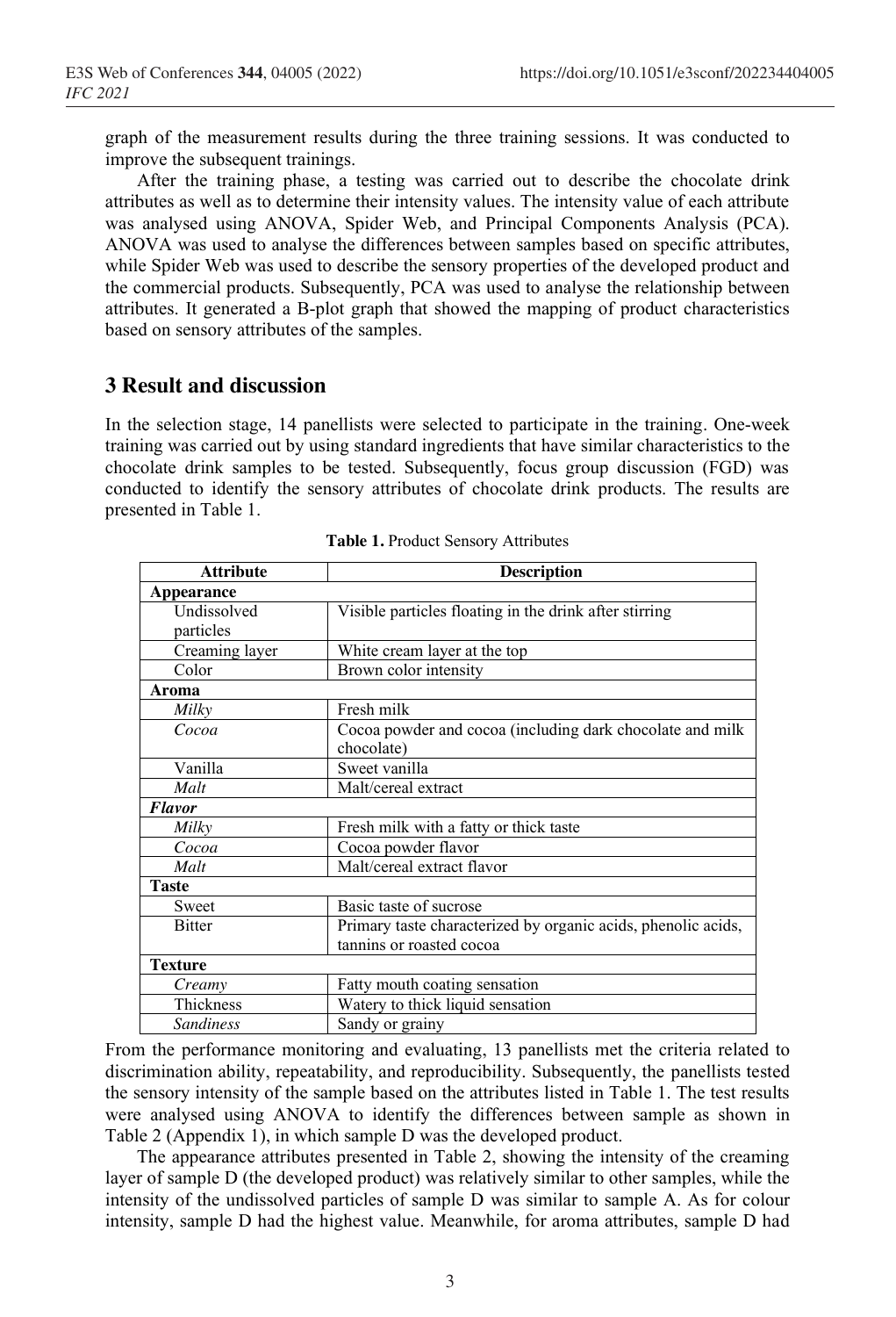relatively lower intensity of milky, malt, and vanilla than the other samples, but it had the highest cocoa aroma intensity.

Table 2 illustrated the taste attributes of the samples, showing sample D had the lowest sweet intensity and the highest bitter intensity. For the flavour attributes, sample D had the lowest milky intensity and the highest cocoa flavour. Meanwhile, the intensity of malt flavour was not too different from other samples. For the texture attributes, the creamy intensity of sample D were the same as other samples, but the sandiness and the thickness were the highest.

Numerous studies reported that frequent intake of foods and drinks high in polyphenols is connected with a lower risk of harmful oxidative stress-induced processes in the body [18]. However, polyphenol is responsible for the bitter taste in chocolates and this compound is abundantly found in cocoa-based products, especially dark chocolate [19]. The highest bitter, as well as cocoa aroma intensity in sample D, may indicate a healthier product compared to others. However, for some consumers, the bitter taste may not be preferable. Therefore, reformulation would be needed to improve the sensory properties of the developed product.

The comparison between the intensity of the sensory attributes of sample D and other samples was described using a Spider Web. The results were presented in Fig. 1, showing that among the four commercial samples, sample D had the most similar sensory attributes to sample A which means that sample A is the potential competitor for sample D. Benchmarking on sample A in term of its sensory profile would help developers to improve the developed product.

Furthermore, an analysis of the relationship between attributes and mapping of sample attributes using B-plot on PCA had been carried out (Fig. 2). Consistent with the results of Spider Web, sample A and sample D were in one quadrant, implying that these two samples have similar sensory characteristics, i.e., dominant cocoa aroma and flavour, sandiness, undissolved particles, colour, creaming layer, bitter and thickness. Meanwhile, sample C and sample E were characterized by sweet taste, milky aroma and flavour, dominant vanilla aroma, and creamy texture.



**Fig. 1.** Sensory profile of the chocolate drinks using spider web diagram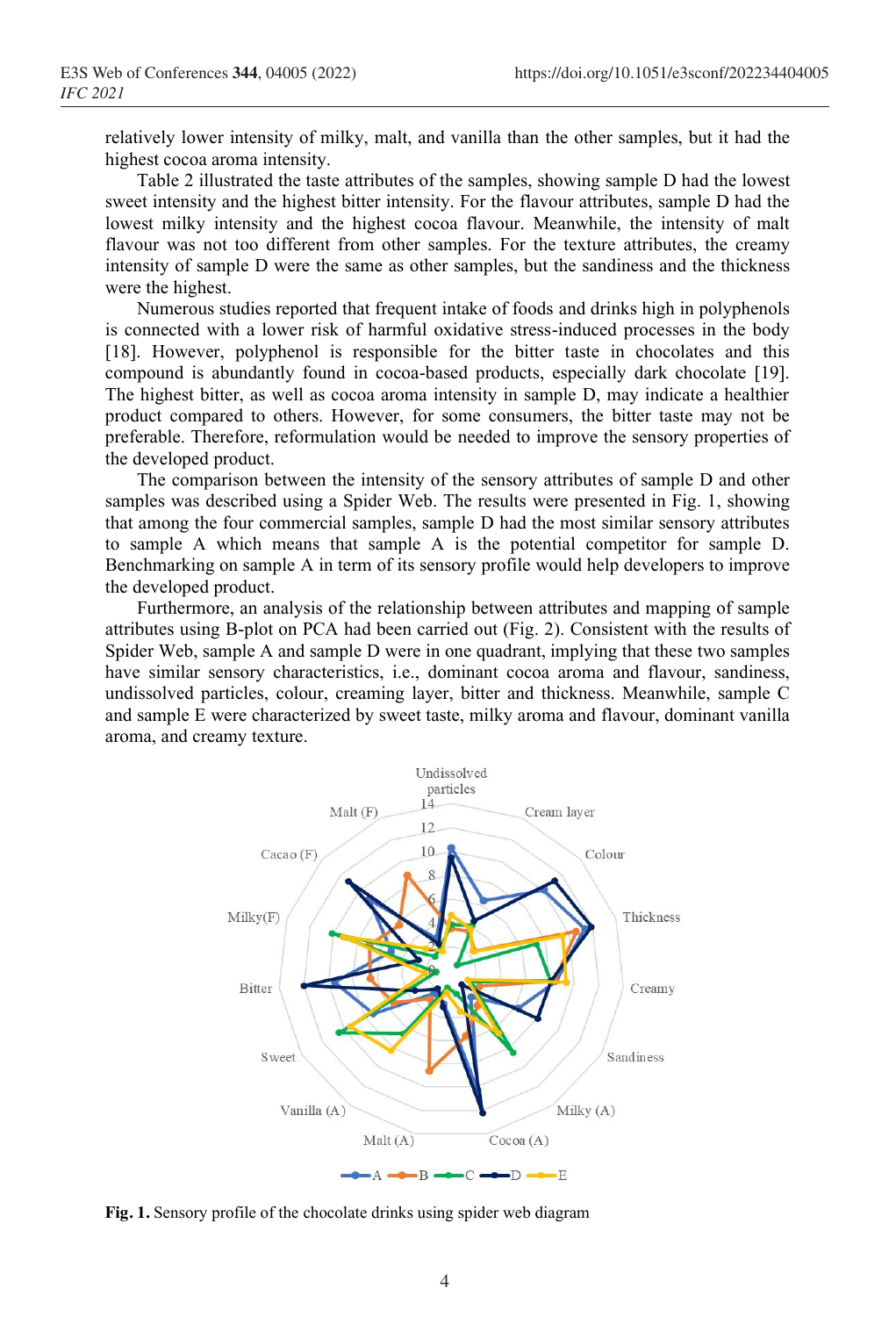Description of data related to the correlation between the attribute was presented in Table 3 (Appendix 2). Table 3 showed that the attributes of the creaming layer (appearance) and creamy texture were not correlated with other attributes. Meanwhile, bitter taste had positive correlation with colour, cocoa (aroma and flavour), sandiness and thickness, but had negative correlation with milky (aroma and flavour), vanilla aroma, and sweet taste. As expected, sweet taste had positive correlation with milky aroma and flavour but had negative correlation with bitter taste. Further, still from Table 3, sandiness had positive correlation with undissolved particles, colour, cocoa (aroma and flavour), and bitter taste but had negative correlation with milky flavour.

The output of the sensory properties mapping in Fig 1 and 2 as well as the intensity and correlation attribute information from Table 1 and 2 would be beneficial for developers while doing reformulation to improve the sensory quality of the developed product. However, the results of QDA do not give information about which attributes that drive the consumers' liking for the product. Therefore, combining the QDA method with hedonic test using consumers as panellist such as in [20] would be necessary for identifying the most critical characteristics of a product that influence and guide customer desire [21].



**Fig. 2.** B-plot of the chocolate drinks and their sensory attributes

### **4 Conclusion**

A sensory profile characterization of five chocolate drink samples using QDA has been done. Fifteen sensory attributes are identified and there are three groups of samples with different sensory profiles. The developed product (sample D) has similar sensory characteristic to sample A, implying that sample A is a potential competitor for the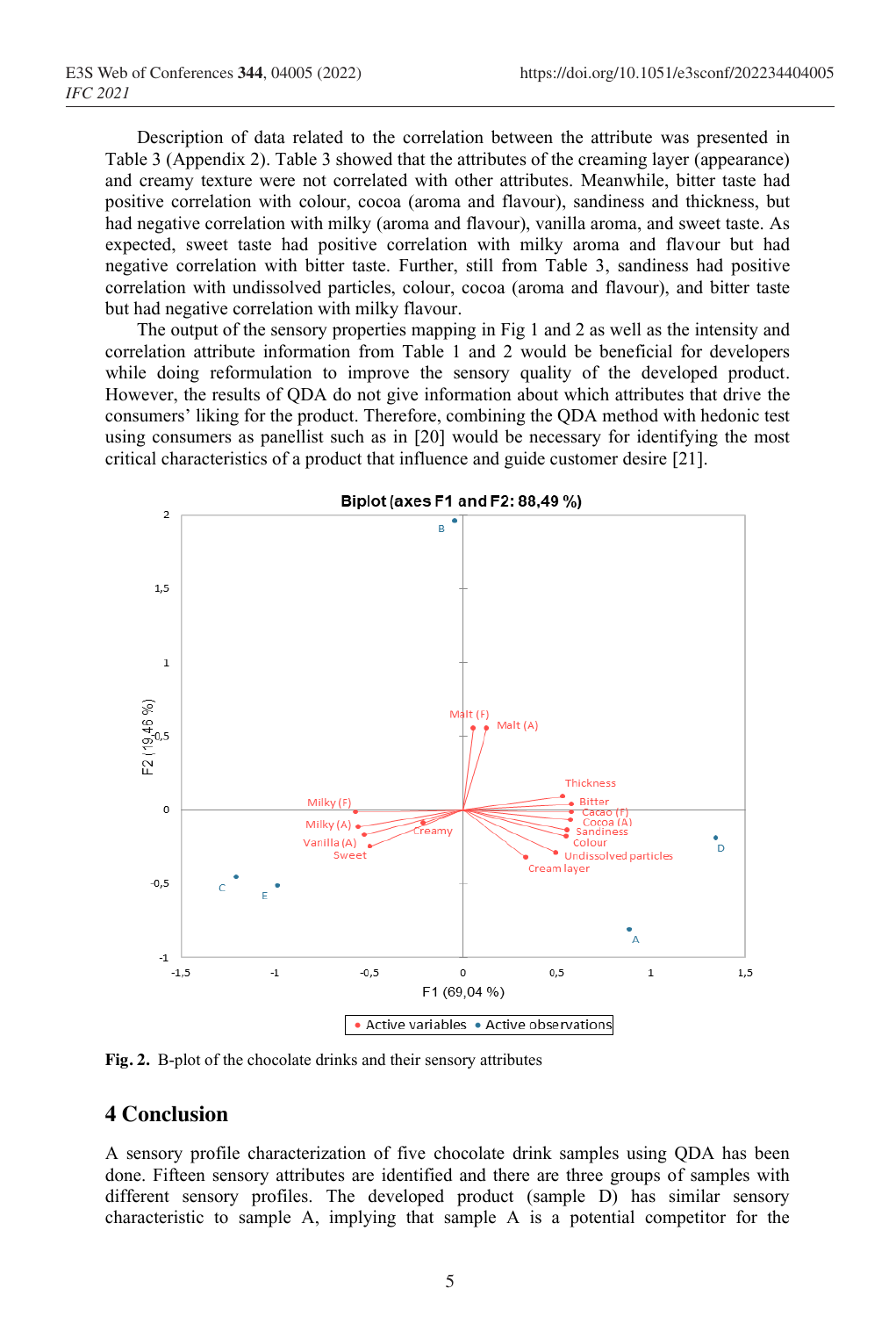developed product as they might have similar market. Therefore, the scenario to improve the quality of the developed product should consider the sensory profile of sample A. Moreover, this study characterizes the sensory profile of the chocolate drinks but does not give information regarding customer preferences i.e., which attribute sensory that customers like or dislike. Since this customer preference information is important while developing a product, applying QDA combined with customer preferences would be a potential forthcoming study.

This research is funded by Universitas Sebelas Maret through the applied research grant scheme (No. 260/UN27.22/HK.07.00/2021) and authors thanks to LPPM-UNS for organizing this grant.

## **References**

- 1. BPS, *Statistik Kakao Indonesia*, 148 (2019)
- 2. D.H. Goenadi, J.B. Baon, S. Abdullah, A. Herman, Purwoto, *Prospek dan Arah Pengembangan Agribisnis Kakao* **2**, (2007)
- 3. S. Ramlah, Karakteristik mutu dan citarasa cokelat kaya polifenol. Jurnal Industri Hasil Perkebunan, *Jurnal Industri Hasil Perkebunan* **11**, 3 – 32 (2016)
- 4. G. Schinella, S. Mosca, E. Cienfuegos-Jovellanos, M.A. Pasamar, B. Muguerza, D. Ramón, J.L. Ríos, Antioxidant properties of polyphenol-rich cocoa products industrially processed, *Food Res. Int.* **43**, 1614–1623 (2010)
- 5. P. Sari, E. Utari, Y. Praptiningsih, Maryanto, Karakteristik kimia-sensori dan stabilitas polifenol minuman cokelat-rempah, *Jurnal Agroteknologi* **9**, 54–66 (2015)
- 6. S.A. Aribah, A.P. Sanjaya, D.R.A. Muhammad, D. Praseptiangga, *Sensorial and physical properties of chocolate beverage prepared using low fat cocoa powder*, in AIP conference proceeding **2219**, 070007 (2020).
- 7. S. De Pelsmaeker, X. Gellynck, C. Delbaere, N. Declercq, K. Dewettinck, Consumerdriven product development and improvement combined with sensory analysis: A case-study for European filled chocolates, *Food Qual. Prefer*. **41**,20–29 (2015)
- 8. M. K. Kim, K. Lopetcharat, M. A. Drake. Influence of packaging information on consumer liking of chocolate milk, *J. Dairy Sci*. **96**, 4843–4856 (2013).
- 9. J. Viaene, R. Januszewska, Quality function deployment in the chocolate industry. Food Quality and Preference, *Food Qual. Prefer.* **10**, 377–385 (1999).
- 10. V.W. Wimarnaya, G. Fauza, H. Prasetyo, D.R.A. Muhammad, D. R. Affandi, S. Ariviani, *Analysis of customer needs for food products using kano model, a case study of steamed brownies*, in proceeding of IOP Conference Series: Earth and Environmental Science **828** (2021)
- 11. M.C. Meilgaard, G. V. Civille, B.T. Carr, *Sensory Evaluation Techniques (5th ed.)*, CRC Press p.173 (2007).
- 12. K.W. Chapman, H.T. Lawless, K.J. Boor, Quantitative descriptive analysis and principal component analysis for sensory characterization of ultra-pasteurized milk, *J. Dairy Sci*. **84**, 12-20 (2001).
- 13. K.A. Moussaoui, P. Varela, Exploring consumer product profiling techniques and their linkage to a quantitative descriptive analysis, *Food Qual. Prefer*. **21**, 1088-1099 (2010).
- 14. J.C.M. Rivas, M. Dietze, S. Zahn, Y. Schneider, H. Rohm, Diversity of sensory profiles and physicochemical characteristics of commercial hot chocolate drinks from cocoa powders and block chocolates, *Eur. Food Res. Technol*. **244**, 1407–1414 (2018)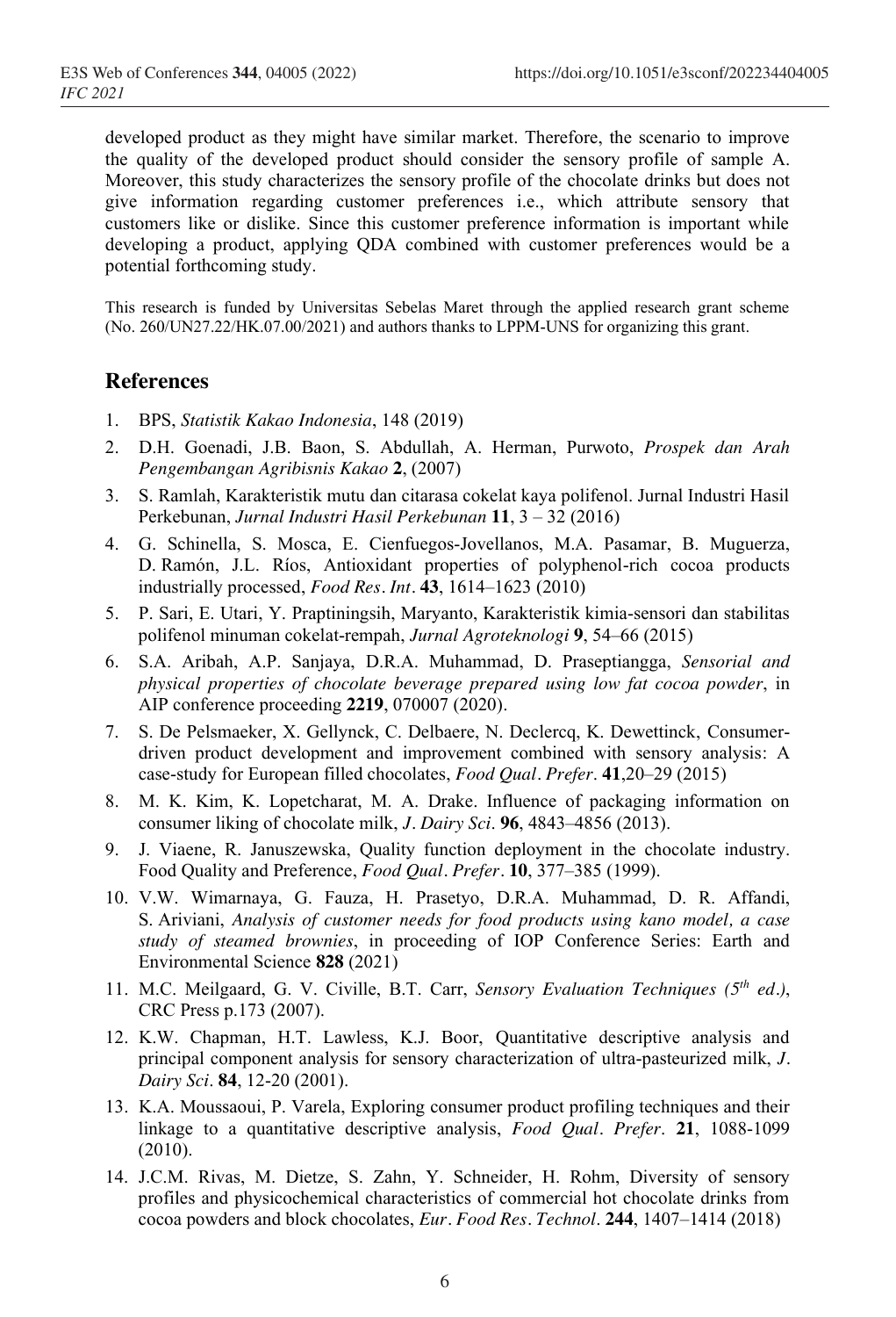- 15. Mardiana, G. Fauza, D.R.A. Muhammad, D.R. Affandi, S. Ariviani, *Sensory profile analysis of steamed brownies using Quantitative Descriptive Analysis (QDA)*, in proceeding of IOP Conference Series: Earth and Environmental Science **828** (2021)
- 16. C.S. Leighton, H.C. Schonfeldt, R. Kruger, Quantitative descriptive sensory analysis of five different cultivars of sweet potato to determine sensory and textural profiles, *J. Sens. Stud*. **25**, 2-18 (2008).
- 17. D. Rahmawati, N. Andarwulan, H.N. Lioe, Identifikasi atribut rasa dan aroma mayonnaise dengan metode quantitative descriptive analysis, *Jurnal Mutu Pangan* **2**, 80-86 (2015).
- 18. C. Paz-Yépez, I. Peinado, A. Heredia, A. Andrés, Lipids digestibility and polyphenols release under in vitro digestion of dark, milk and white chocolate, *J. funct. foods* **52** 196-203 (2019).
- 19. M.E. Zujko, A.M. Witkowska, Antioxidant potential and polyphenol content of beverages, chocolates, nuts, and seeds, *Int. J Food Proper*. **17** 86-92 (2014).
- 20. C.R. Voorpostel, M.B. Dutra, H.M. Bolini. Sensory profile and drivers of liking for grape nectar among smoker and non-smoker consumers. Food Sci. Technol. **34** 164-73 (2014).
- 21. H. Stone, J.L. Sidel, *Sensory Evaluation Practices (3rd ed.)*. Food Science and Technology. International Series (2004)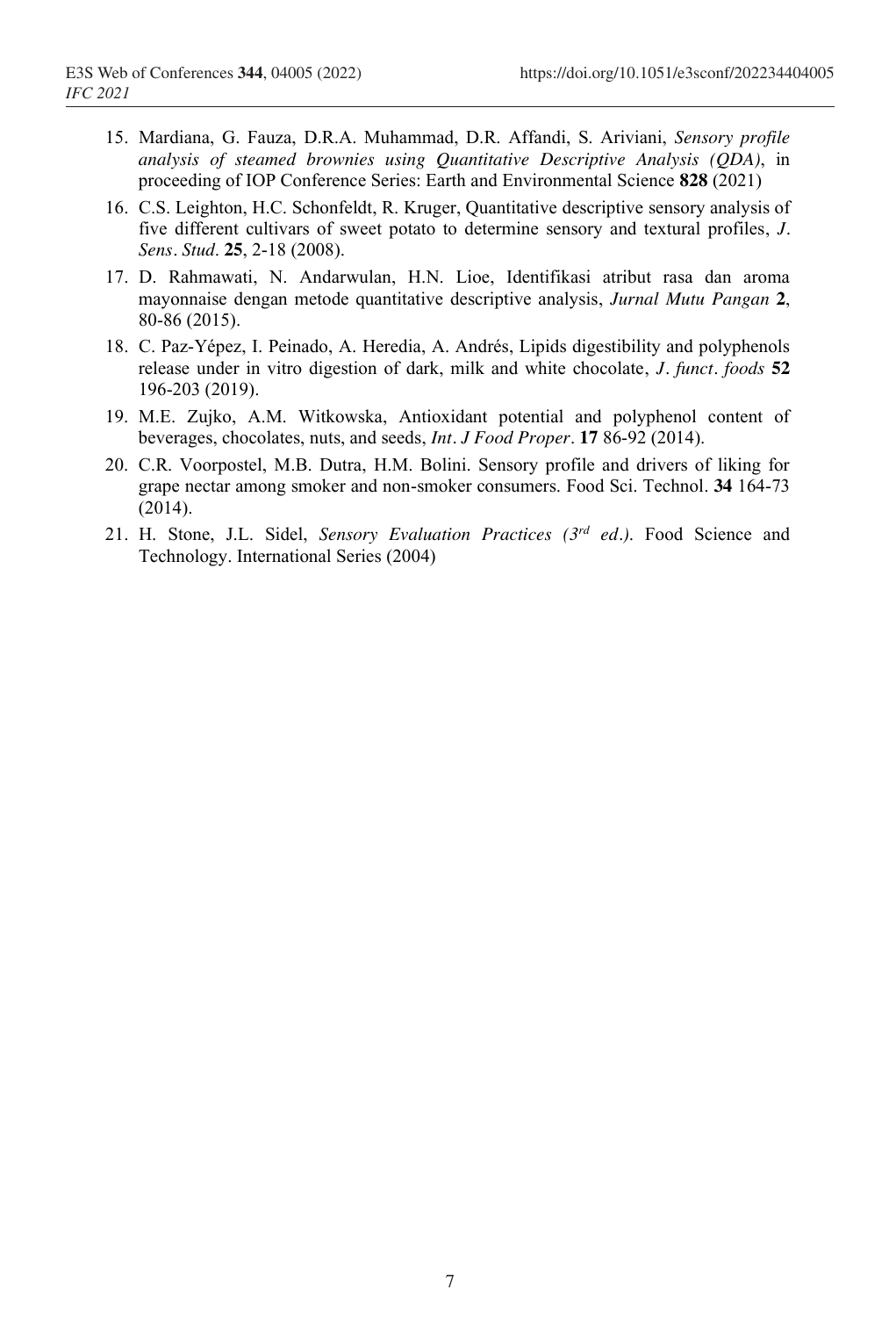#### **Appendix 1.**

**Table 2.** Data of attribute intensity of chocolate drinks

|                 | Appearance                       |                                 |                                   | Aroma                           |                                 |                                 |                                 | Taste                           |                                | Flavour                         |                                  |                                 | Texture                         |                                 |                                     |
|-----------------|----------------------------------|---------------------------------|-----------------------------------|---------------------------------|---------------------------------|---------------------------------|---------------------------------|---------------------------------|--------------------------------|---------------------------------|----------------------------------|---------------------------------|---------------------------------|---------------------------------|-------------------------------------|
| Sample          | Undissolved<br>particles         | ream?<br>laver                  | Colour                            | Milky                           | Cocoa                           | Malt                            | Vanilla                         | Sweet                           | Bitter                         | Milky                           | Cacao                            | Malt                            | Creamv                          | Sandiness                       | Thickness                           |
| А               | $10.33 \pm$<br>2.43 <sup>b</sup> | $6.42 \pm$<br>$1.18^{h}$        | $10.07 +$<br>.69 <sup>c</sup>     | $2.72 \pm$<br>.89 <sup>ab</sup> | $10.27 +$<br>1.11 <sup>d</sup>  | $2.87 +$<br>.88 <sup>bc</sup>   | $2.36 \pm$<br>2.16 <sup>a</sup> | $7.26 \pm$<br>.69 <sup>c</sup>  | $9.50 \pm$<br>.43 <sup>c</sup> | $5.11 \pm$<br>2.47 <sup>b</sup> | $8.92 \pm$<br>.56 <sup>c</sup>   | $2.96 \pm$<br>2.68 <sup>a</sup> | $8.50 \pm$<br>$1.71^{\circ}$    | $6.29 \pm$<br>$1.65^{\rm b}$    | $11.37 \pm$<br>0.85 <sup>cd</sup>   |
| B               | $3.53 \pm 1.83^{\circ}$          | $3.60 \pm$<br>$2.15^{\circ}$    | $2.48 \pm$<br>.27 <sup>b</sup>    | $3.63 \pm$<br>2.09 <sup>b</sup> | $5.64 \pm$<br>2.00 <sup>c</sup> | $8.62 \pm$<br>1.92 <sup>c</sup> | $2.94 \pm$<br>2.22 <sup>a</sup> | $5.38 \pm$<br>.19 <sup>b</sup>  | $6.58 \pm$<br>.45 <sup>b</sup> | $6.95 \pm$<br>2.85°             | 5.68 $\pm$<br>$1.38^{b}$         | $8.76 \pm$<br>1.91 <sup>b</sup> | $8.41 \pm$<br>2.06 <sup>a</sup> | $2.61 \pm$<br>$1.44^a$          | $10.64 \pm$<br>$1.323$ <sup>c</sup> |
| $\sqrt{2}$<br>◡ | $3.87 \pm 2.37^{\circ}$          | $4.13 \pm$<br>$.80^{\circ}$     | $0.63 \pm$<br>$0.37$ <sup>a</sup> | $8.52 \pm$<br>$2.26^{b}$        | $2.00 \pm$<br>$1.02^{\circ}$    | $.45 \pm .$<br>$1.17^{\circ}$   | $6.58 \pm$<br>$1.91^{\circ}$    | $10.47 \pm$<br>.33 <sup>d</sup> | $.25 +$<br>$0.73^{a}$          | $10.13 +$<br>.86°               | $1.77 +$<br>$1.03^{\circ}$       | $2.16 \pm$<br>2.11 <sup>a</sup> | $8.08 \pm$<br>$1.82^{a}$        | $1.82 \pm$<br>0.93 <sup>2</sup> | $7.25 +$<br>1.566ª                  |
| D               | $9.49 \pm 2.16^b$                | $4.56 \pm$<br>$1.73^{\circ}$    | $1.26 \pm$<br>$1.42^\circ$        | $.46 \pm$<br>.22 <sup>a</sup>   | $12.24 \pm$<br>$0.65^\circ$     | $3.15 \pm$<br>$2.70^{ab}$       | $.86 \pm$<br>$1.50^{\circ}$     | $3.36 \pm$<br>1.16 <sup>a</sup> | $11.97 +$<br>.18 <sup>c</sup>  | $2.79 +$<br>1.17 <sup>a</sup>   | 11.21<br>$\pm 1.29$ <sup>e</sup> | $2.45 \pm$<br>2.35 <sup>a</sup> | $8.12 \pm$<br>2.56 <sup>a</sup> | $8.06 \pm$<br>1.37 <sup>c</sup> | $11.92 \pm$<br>1.01 <sup>d</sup>    |
| E               | $4.66 \pm 2.22^{\circ}$          | $3.83 \pm$<br>2.40 <sup>3</sup> | $2.38 \pm$<br>0.64 <sup>b</sup>   | $6.48 \pm$<br>$2.58^{\circ}$    | $3.50 \pm$<br>1.51 <sup>b</sup> | $1.87 +$<br>.47 <sup>ab</sup>   | $8.31 \pm$<br>.85 <sup>c</sup>  | $9.42 \pm$<br>.54 <sup>d</sup>  | $2.16 \pm$<br>$.40^{\circ}$    | $9.21 \pm$<br>2.02 <sup>c</sup> | $2.77 \pm$<br>1.19 <sup>a</sup>  | $.77 +$<br>$1.57^{\circ}$       | $9.36 \pm$<br>$1.61^a$          | $1.52 \pm$<br>.06 <sup>a</sup>  | $9.46 \pm$<br>0.76 <sup>b</sup>     |

2.40a 0.64b 2.58c 1.51b 1.47ab 1.85c 1.54d 1.40a *Note: Values followed by different letters indicate a significant difference (p<0.05) using the DMRT method*